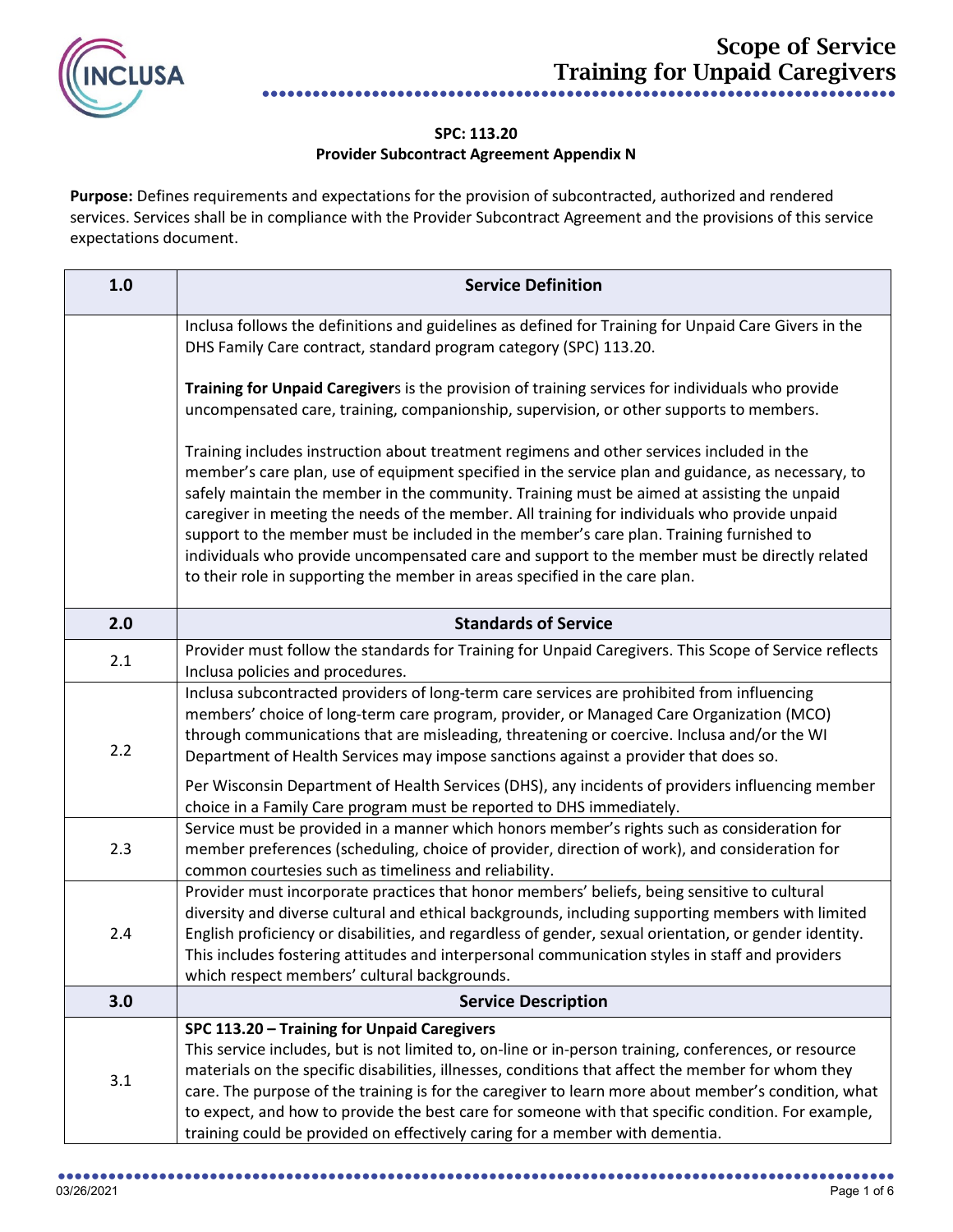|            | Training includes the costs of registration and training fees associated with formal instruction in                                                                                                                                                                                                                                                                                                                                                                                                                                                                                                                                                                                                                                                                                                                                                                                                                                             |
|------------|-------------------------------------------------------------------------------------------------------------------------------------------------------------------------------------------------------------------------------------------------------------------------------------------------------------------------------------------------------------------------------------------------------------------------------------------------------------------------------------------------------------------------------------------------------------------------------------------------------------------------------------------------------------------------------------------------------------------------------------------------------------------------------------------------------------------------------------------------------------------------------------------------------------------------------------------------|
|            | areas relevant to the needs identified in the member's care plan.                                                                                                                                                                                                                                                                                                                                                                                                                                                                                                                                                                                                                                                                                                                                                                                                                                                                               |
| 3.2        | This service may not be provided in order to train paid caregivers. This service excludes payment<br>for lodging and meal expenses incurred while attending a training event or conference. This service<br>does not cover teaching self-advocacy which is covered under consumer education and training<br>services.                                                                                                                                                                                                                                                                                                                                                                                                                                                                                                                                                                                                                           |
| 3.3        | Members must be given the opportunity to direct some or all of the Training for Unpaid Caregiver<br>services whenever possible to the extent of their ability and desire. Inclusa teams must determine<br>the member's ability and/or desire to direct services by assessment and by observation and address<br>this in the member's plan.                                                                                                                                                                                                                                                                                                                                                                                                                                                                                                                                                                                                      |
| 3.4        | Prior to authorizing payment to family members the following conditions must be met:<br>The service is authorized by the Inclusa team;<br>1)<br>The member's preference is for the family member to provide the service;<br>2)<br>The Inclusa team monitors and manages any conflict of interest situation that may occur as<br>3)<br>a result of the family member providing services;<br>The family member meets the MCO's standards for its subcontractors or employees<br>4)<br>providing the same service; and<br>5) The family member will either:<br>Provide an amount of service that exceeds normal family care giving responsibilities for<br>a person in a similar family relationship who does not have a disability; or<br>Find it necessary to forego paid employment in order to provide the service and is not<br>$\bullet$<br>receiving a pension (including Social Security retirement benefits).                             |
| 4.0        | <b>Units of Service and Reimbursement Guidelines</b>                                                                                                                                                                                                                                                                                                                                                                                                                                                                                                                                                                                                                                                                                                                                                                                                                                                                                            |
| 4.1<br>4.2 | <b>Training for Unpaid Caregivers - SPC 113.20</b><br>Service is billed with the indicated SPC and procedure code at the unit rate as defined in Appendix A<br>of the Provider Subcontract Agreement.<br>H0034, HS - Medication Training and support; per 15 min<br>H2014, HS - Skills Training and development, per 15 minutes<br>$\bullet$<br>G0108, HS - Diabetes outpatient self-management training, individual, per 30 min<br>$\bullet$<br>H0021, HS - Alcohol and/or Drug training service, each<br>$\bullet$<br>G0177, HS - Training and educational services related to mental health; per session 45 min<br>or longer<br>S5111, HS - Family Homecare Training, per session<br>Providers will only bill for services actually provided. All referrals shall be authorized in writing by<br>Inclusa. Failure to have proper authorization from Inclusa will be cause for non-payment of services<br>during the unauthorized time period |
| 5.0        | <b>Staff Qualifications and Training</b>                                                                                                                                                                                                                                                                                                                                                                                                                                                                                                                                                                                                                                                                                                                                                                                                                                                                                                        |
| 5.1        | Caregiver Background Checks - Providers will comply with all applicable standards and/or<br>regulations related to caregiver background checks and comply with Appendix H from the Inclusa<br>Subcontract Agreement.                                                                                                                                                                                                                                                                                                                                                                                                                                                                                                                                                                                                                                                                                                                            |
| 5.2        | Staff that provide services shall complete required training within six months of beginning<br>employment unless training is needed before the staff can safely provide the service.                                                                                                                                                                                                                                                                                                                                                                                                                                                                                                                                                                                                                                                                                                                                                            |
| 5.3        | Provider agency must orient and train their staff on the Family Care Program, Inclusa, and<br>Commonunity <sup>™</sup> , the trademarked care management model of Inclusa. Support materials regarding<br>the Family Care Program and Commonunity™ are available on the Inclusa website at<br>www.inclusa.org.                                                                                                                                                                                                                                                                                                                                                                                                                                                                                                                                                                                                                                  |
| 5.4        | The provider agency must ensure that staff have received training on the following subjects<br>pertaining to the individuals served:<br><b>Staff Training</b><br>Provider Agency shall provide the necessary staff training and development to ensure the highest<br>possible training is given to members. The provider shall ensure:                                                                                                                                                                                                                                                                                                                                                                                                                                                                                                                                                                                                          |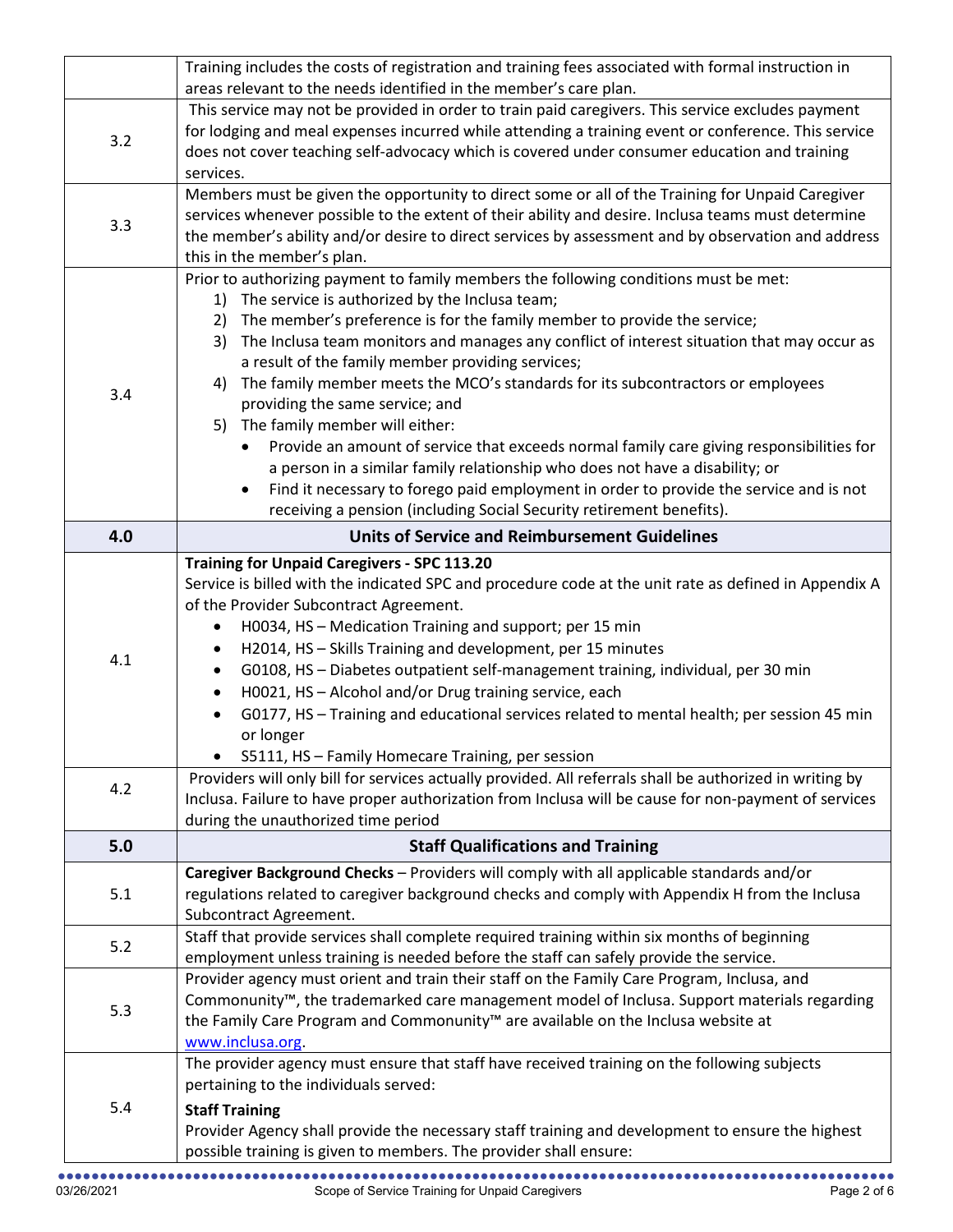|     | Direct service staff are qualified by having education and/or experience in providing ADC<br>1.                                               |
|-----|-----------------------------------------------------------------------------------------------------------------------------------------------|
|     | service to the target population assigned.                                                                                                    |
|     | Applicable regulatory/licensure training requirements are met for all staff<br>2.                                                             |
|     | Member target group specific training<br>3.                                                                                                   |
|     | Member Rights and Responsibilities training for all staff<br>4.                                                                               |
|     | Documentation/Data Collection and Reporting training for all staff<br>5.                                                                      |
|     | 6.<br>Confidentiality training for all staff                                                                                                  |
|     | Where applicable, this service must be provided by licensed, certified, or accredited professionals                                           |
| 5.5 | who maintain current credentials in their field of practice. For example, training could be provided                                          |
|     | by registered nurses, licensed mental health professionals or licensed therapists.                                                            |
| 5.6 | Staff shall be trained in recognizing abuse and neglect and reporting requirements.                                                           |
| 5.7 | Services provided by anyone under the age of 18 shall comply with Child Labor Laws.                                                           |
| 6.0 | <b>Supervision and Staff Adequacy</b>                                                                                                         |
| 6.1 | The provider agency shall maintain adequate staffing to meet the needs of members referred by                                                 |
|     | Inclusa and accepted by the agency for service.                                                                                               |
|     | Providers must have an acceptable backup procedure, including notification of member and agency                                               |
| 6.2 | when provider is unable to show for a scheduled visit.                                                                                        |
|     | Provider agency will ensure:                                                                                                                  |
|     | Staff are supervised and assessed to assure they are working effectively and collaboratively                                                  |
|     | with members by conducting adequate on-site supervision and review.                                                                           |
|     | Performance issues with staff are addressed promptly and Inclusa teams are kept informed                                                      |
| 6.3 | about significant issues that affect the Inclusa member.                                                                                      |
|     | Supervisory staff are involved in assessment, goal planning and tracking, and supervision for                                                 |
|     | Inclusa members.                                                                                                                              |
|     | Provider staff are working collaboratively and communicating effectively with Inclusa staff.                                                  |
| 7.0 | <b>Service Referral and Authorization</b>                                                                                                     |
|     |                                                                                                                                               |
|     | The Inclusa team will provide a written service referral form to the provider agency which specifies                                          |
| 7.1 | the expected outcomes, amount, frequency, and duration of services.                                                                           |
|     |                                                                                                                                               |
|     | The provider agency must notify the Inclusa team within 2 business days of receiving a referral                                               |
| 7.2 | regarding the ability to accept the member for services. If the referral is accepted, notification                                            |
|     | should also include the anticipated start date or any delays in staffing by the requested start date.                                         |
|     | The provider agency must continue to report status of an open referral on a weekly basis to the<br>Inclusa team until the referral is filled. |
|     | The Inclusa team will issue a new written referral form when the tasks assigned, amount, frequency,                                           |
| 7.3 | or duration of the service changes.                                                                                                           |
|     |                                                                                                                                               |
| 7.4 | The provider agency will retain copies of the referral forms in the agency file as proof of                                                   |
|     | authorization.                                                                                                                                |
|     | <b>Authorizations for Member Services</b>                                                                                                     |
|     | The Inclusa Provider Portal is used by providers to obtain information about current authorizations.                                          |
|     | In addition, the provider must use the portal to acknowledge all new authorizations. The provider                                             |
|     | agency is responsible for ensuring that only currently employed and authorized staff have access to                                           |
| 7.5 | the provider portal, and for using the member authorization information available on the portal to                                            |
|     | bill for services accurately.                                                                                                                 |
|     | For authorization needs such as new authorizations, additional units, or missing authorizations,                                              |
|     | during normal Inclusa business hours (8:00 a.m. to 4:30 p.m.) the provider should contact the                                                 |
|     | Inclusa team (Community Resource Coordinator or Health and Wellness Coordinator).                                                             |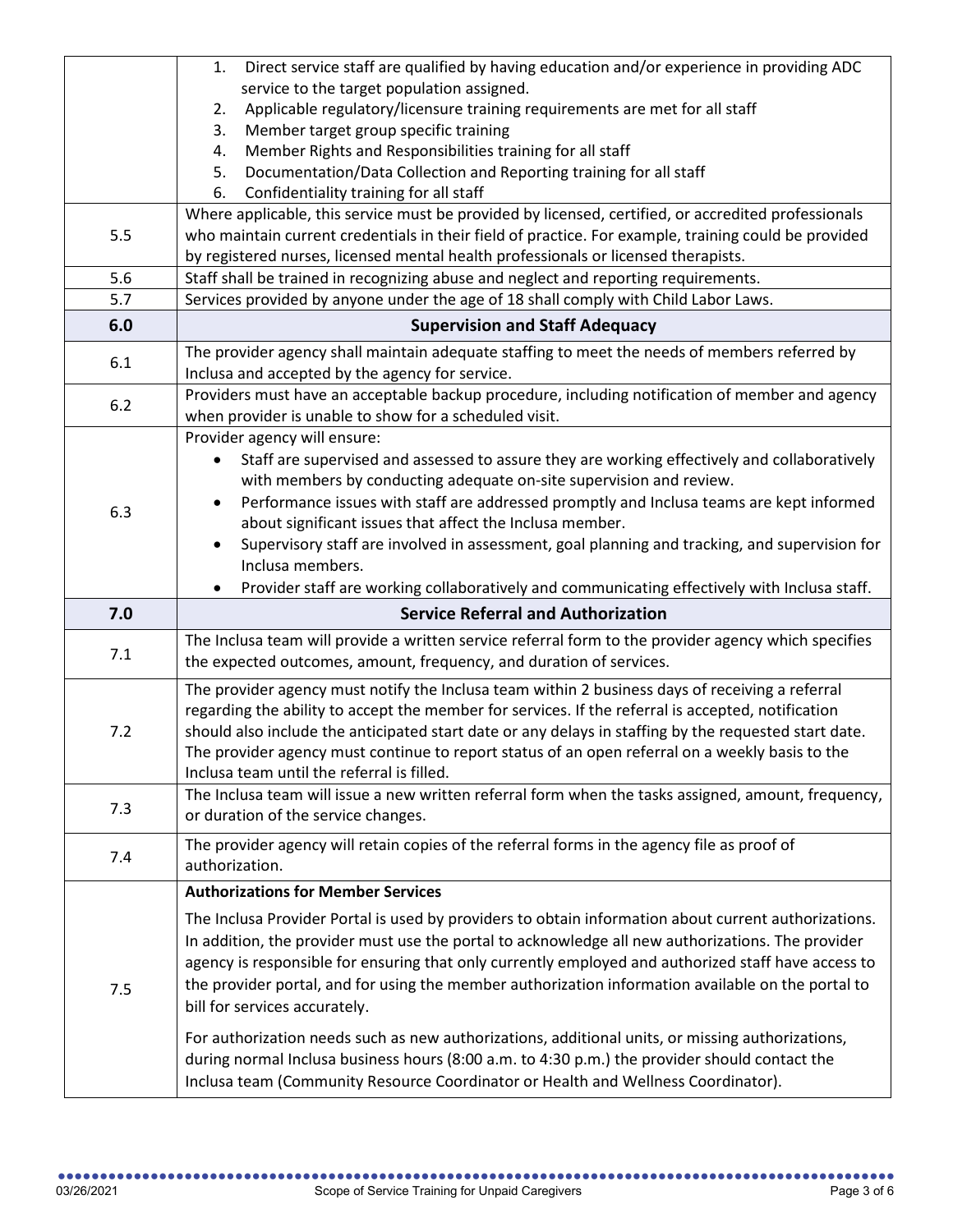|     | If your authorization request is an emergent need impacting the member's health and safety and                                                                                                    |
|-----|---------------------------------------------------------------------------------------------------------------------------------------------------------------------------------------------------|
|     | you cannot reach the Inclusa team:<br>During Inclusa business hours - call 877-622-6700 and press 0 for assistance.                                                                               |
|     | After Inclusa business hours - call 877-622-6700 and press 9 to be connected to our                                                                                                               |
|     | after-hours support.                                                                                                                                                                              |
|     | Questions regarding billing or claims for current Training for Unpaid Caregivers authorizations and                                                                                               |
|     | requests for Provider Portal assistance should be directed to the Inclusa Provider SHC-SDS-Home                                                                                                   |
| 8.0 | Health Support Team at ACS-SHC-SDS-HomeHealth@inclusa.org or 888-544-9353, ext. 7.<br><b>Communication, Documentation and Reporting Requirements</b>                                              |
|     | Inclusa communicates with providers regularly in the following formats:                                                                                                                           |
|     | Vendor forums<br>$\bullet$                                                                                                                                                                        |
|     | Mass notifications via email, fax, or mail<br>$\bullet$                                                                                                                                           |
|     | Notices for expiring credentialing<br>$\bullet$                                                                                                                                                   |
|     | Notices are sent to providers via email when the provider has email available to ensure timeliness<br>of communication.                                                                           |
| 8.1 | Provider agencies are required to ensure Inclusa Community Resources/Provider Relations (CR/PR)                                                                                                   |
|     | staff, Inclusa teams, guardians and other identified members of the interdisciplinary team for a                                                                                                  |
|     | member have accurate and current provider contact information to include address, phone<br>numbers, fax numbers, and email addresses.                                                             |
|     | Providers can update their information by contacting Provider Relations at 877-622-6700 (select                                                                                                   |
|     | Option 2, then Option 3) or ProviderRelations@inclusa.org.                                                                                                                                        |
|     | The provider agency shall report to the Inclusa team whenever:                                                                                                                                    |
|     | 1) There is a change in service provider                                                                                                                                                          |
| 8.2 | There is a change in the member's needs or abilities<br>2)                                                                                                                                        |
|     | The member or provider is not available for scheduled services (within 24 hours unless an<br>3)                                                                                                   |
|     | alternate date is scheduled between provider and member)<br>Providers will notify MCO of formal complaints or grievances received from MCO members within                                         |
| 8.3 | 48 hours of receipt. Written notification of completed complaint investigations will be forwarded to                                                                                              |
|     | the Inclusa interdisciplinary team.                                                                                                                                                               |
|     | <b>Member Incidents</b>                                                                                                                                                                           |
|     | Provider agencies shall report all member incidents to the Inclusa team. Providers must promptly                                                                                                  |
|     | communicate with the Inclusa team regarding any incidents, situations or conditions that have                                                                                                     |
| 8.4 | endangered or, if not addressed, may endanger the health and safety of the member.                                                                                                                |
|     | Acceptable means of communicating member incidents to the Inclusa team would be via phone, fax<br>or email within 24 hours. Additional documentation of incidents may be requested by the team or |
|     | Inclusa Quality Assurance.                                                                                                                                                                        |
|     | Incident reporting resources and training are available in the Providers section of the Inclusa                                                                                                   |
|     | website at www.inclusa.org.                                                                                                                                                                       |
|     | The provider agency shall give at least 15 days' advance notice to the Inclusa team when it is unable                                                                                             |
|     | to provide authorized services to an individual member. The provider agency shall be responsible to<br>provide authorized services during this time period.                                       |
| 8.5 | The Inclusa team or designated staff person will notify the provider agency when services are to be                                                                                               |
|     | discontinued. The Inclusa team will make every effort to notify the provider at least 15 days in                                                                                                  |
|     | advance.                                                                                                                                                                                          |
|     | The provider agency must maintain the following documentation; and make available for review by                                                                                                   |
| 8.6 | Inclusa upon request.<br>Provider meets the required standards for applicable staff qualification, training and                                                                                   |
|     | programming                                                                                                                                                                                       |
|     | Verification of criminal, caregiver and licensing background checks as required.<br>$\bullet$                                                                                                     |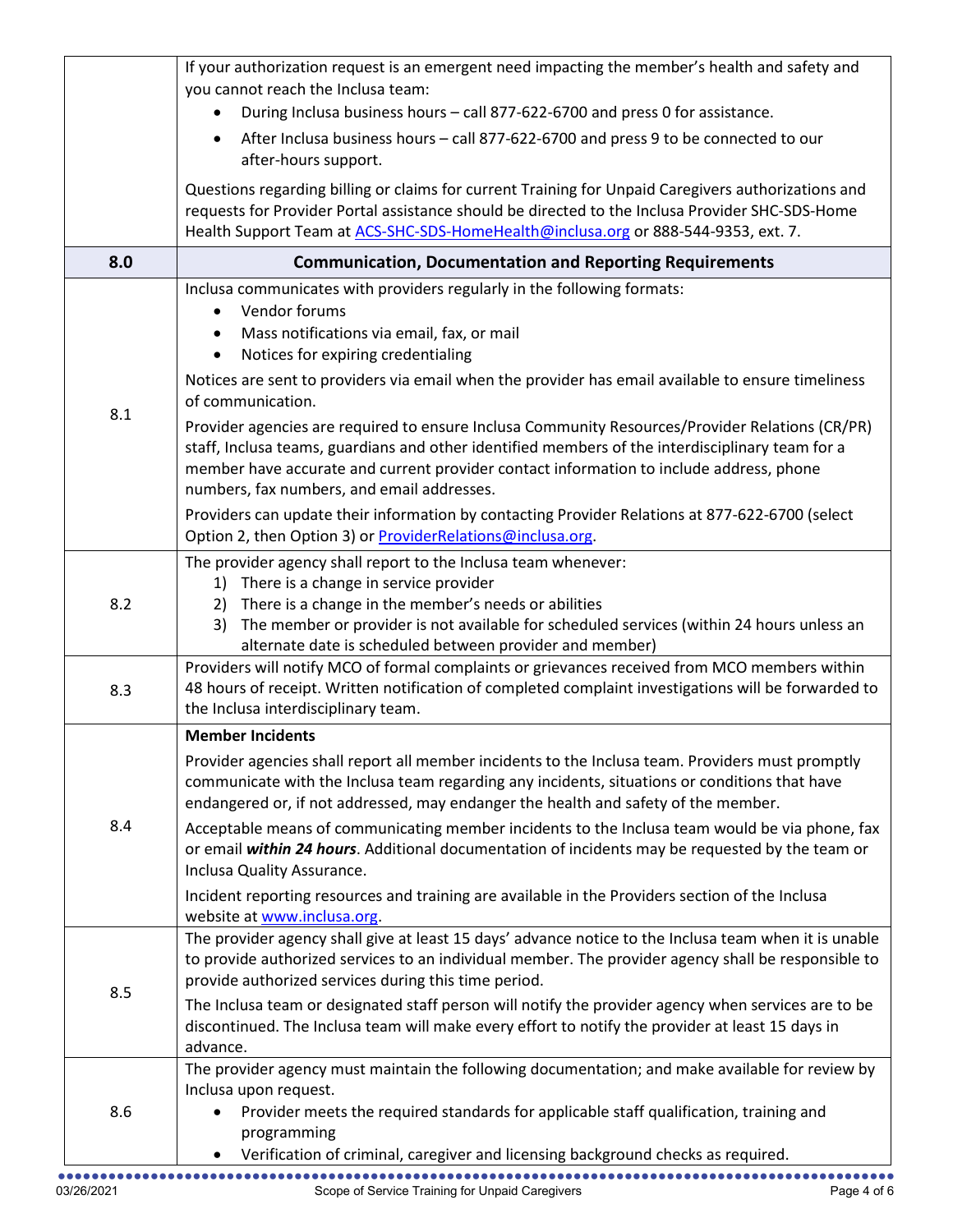|     | Policy and procedure related to supervision methods by the provider agency including<br>$\bullet$                                                                                                                                                                                                                                                                                                                                                                                                                                                                                                                                                                                                                                                                                                                                                                                                                                                                                                                                                                                                                                          |
|-----|--------------------------------------------------------------------------------------------------------------------------------------------------------------------------------------------------------------------------------------------------------------------------------------------------------------------------------------------------------------------------------------------------------------------------------------------------------------------------------------------------------------------------------------------------------------------------------------------------------------------------------------------------------------------------------------------------------------------------------------------------------------------------------------------------------------------------------------------------------------------------------------------------------------------------------------------------------------------------------------------------------------------------------------------------------------------------------------------------------------------------------------------|
|     | frequency, intensity and any changes in supervision.                                                                                                                                                                                                                                                                                                                                                                                                                                                                                                                                                                                                                                                                                                                                                                                                                                                                                                                                                                                                                                                                                       |
|     | Policy and procedure for responding to complaints, inappropriate practices or matters<br>$\bullet$<br>qualifying as member-related incidents. The policy and procedure should also cover                                                                                                                                                                                                                                                                                                                                                                                                                                                                                                                                                                                                                                                                                                                                                                                                                                                                                                                                                   |
|     | expectation of work rules work ethics and reporting variances to the program supervisor.                                                                                                                                                                                                                                                                                                                                                                                                                                                                                                                                                                                                                                                                                                                                                                                                                                                                                                                                                                                                                                                   |
|     | Employee time sheets/visit records which support billing to Inclusa.                                                                                                                                                                                                                                                                                                                                                                                                                                                                                                                                                                                                                                                                                                                                                                                                                                                                                                                                                                                                                                                                       |
| 9.0 | <b>Quality Assurance</b>                                                                                                                                                                                                                                                                                                                                                                                                                                                                                                                                                                                                                                                                                                                                                                                                                                                                                                                                                                                                                                                                                                                   |
|     | <b>Purpose</b>                                                                                                                                                                                                                                                                                                                                                                                                                                                                                                                                                                                                                                                                                                                                                                                                                                                                                                                                                                                                                                                                                                                             |
|     | Inclusa quality assurance activities are a systematic, departmental approach to ensuring and<br>recognizing a specified standard or level of care expected of subcontracted providers. These<br>methodologies are established to review and inspect subcontracted provider performance and<br>compliance.                                                                                                                                                                                                                                                                                                                                                                                                                                                                                                                                                                                                                                                                                                                                                                                                                                  |
|     | Inclusa will measure a spectrum of outcomes against set standards to elicit the best picture of<br>provider quality.                                                                                                                                                                                                                                                                                                                                                                                                                                                                                                                                                                                                                                                                                                                                                                                                                                                                                                                                                                                                                       |
|     | Inclusa provider quality assurance practices:                                                                                                                                                                                                                                                                                                                                                                                                                                                                                                                                                                                                                                                                                                                                                                                                                                                                                                                                                                                                                                                                                              |
| 9.1 | 1) Establish the definition of quality services;                                                                                                                                                                                                                                                                                                                                                                                                                                                                                                                                                                                                                                                                                                                                                                                                                                                                                                                                                                                                                                                                                           |
|     | 2) Assess and document performance against these standards; and<br>3) Detail corrective measures to be taken if problems are detected.                                                                                                                                                                                                                                                                                                                                                                                                                                                                                                                                                                                                                                                                                                                                                                                                                                                                                                                                                                                                     |
|     | It is the responsibility of providers and provider agencies to maintain the regulatory and contractual                                                                                                                                                                                                                                                                                                                                                                                                                                                                                                                                                                                                                                                                                                                                                                                                                                                                                                                                                                                                                                     |
|     | standards as outlined in this section. Inclusa will monitor compliance with these standards to ensure<br>the services purchased are of the highest quality.                                                                                                                                                                                                                                                                                                                                                                                                                                                                                                                                                                                                                                                                                                                                                                                                                                                                                                                                                                                |
|     | Resulting action may include recognition of performance at or above acceptable standards, working<br>with the provider to repair and correct performance if it is below an acceptable standard, or action<br>up to termination of services and/or contract should there be failure to achieve acceptable<br>standards and compliance with contract expectations.                                                                                                                                                                                                                                                                                                                                                                                                                                                                                                                                                                                                                                                                                                                                                                           |
|     | <b>Quality Performance Indicators</b>                                                                                                                                                                                                                                                                                                                                                                                                                                                                                                                                                                                                                                                                                                                                                                                                                                                                                                                                                                                                                                                                                                      |
| 9.2 | Legal/Regulatory Compliance- evidenced by regulatory review with no deficiencies, type of<br>$\bullet$<br>deficiency and/or effective and timely response to Statement of Deficiency<br>Education/Training of staff- Effective training of staff members in all aspects of their job,<br>$\bullet$<br>including handling emergency situations. Established procedures for appraising staff<br>performance and for effectively modifying poor performance where it exists.<br>Performance record of contracted activities-<br>tracking of number, frequency, and outcomes of Inclusa Incident Reports related to<br>provider performance<br>tracking of successful service provision (member achieving goals/outcomes,<br>$\circ$<br>increased member independence and community participation, etc.)<br>Contract Compliance- formal or informal review and identification of compliance with<br>Inclusa contract terms, provider service expectation terms, applicable policies/procedures<br>for Inclusa contracted providers<br>Availability and Responsiveness- related to referrals or updates to services, reporting and<br>$\bullet$ |
|     | communication activities with Inclusa staff.                                                                                                                                                                                                                                                                                                                                                                                                                                                                                                                                                                                                                                                                                                                                                                                                                                                                                                                                                                                                                                                                                               |
|     | <b>Inclusa Sources and Activities for Measuring Provider Performance</b>                                                                                                                                                                                                                                                                                                                                                                                                                                                                                                                                                                                                                                                                                                                                                                                                                                                                                                                                                                                                                                                                   |
| 9.3 | Member satisfaction surveys<br>٠<br>Internal or external complaints and compliments<br>$\bullet$<br>Onsite review/audits<br>٠<br>Quality Teams- as assigned based on significant incidents, trend in quality concerns or                                                                                                                                                                                                                                                                                                                                                                                                                                                                                                                                                                                                                                                                                                                                                                                                                                                                                                                   |
|     | member-related incidents.<br>Tracking of performance and compliance in relation to the subcontract agreement and<br>$\bullet$<br>appendices                                                                                                                                                                                                                                                                                                                                                                                                                                                                                                                                                                                                                                                                                                                                                                                                                                                                                                                                                                                                |
|     | Statistical reviews of time between referral and service commencement                                                                                                                                                                                                                                                                                                                                                                                                                                                                                                                                                                                                                                                                                                                                                                                                                                                                                                                                                                                                                                                                      |